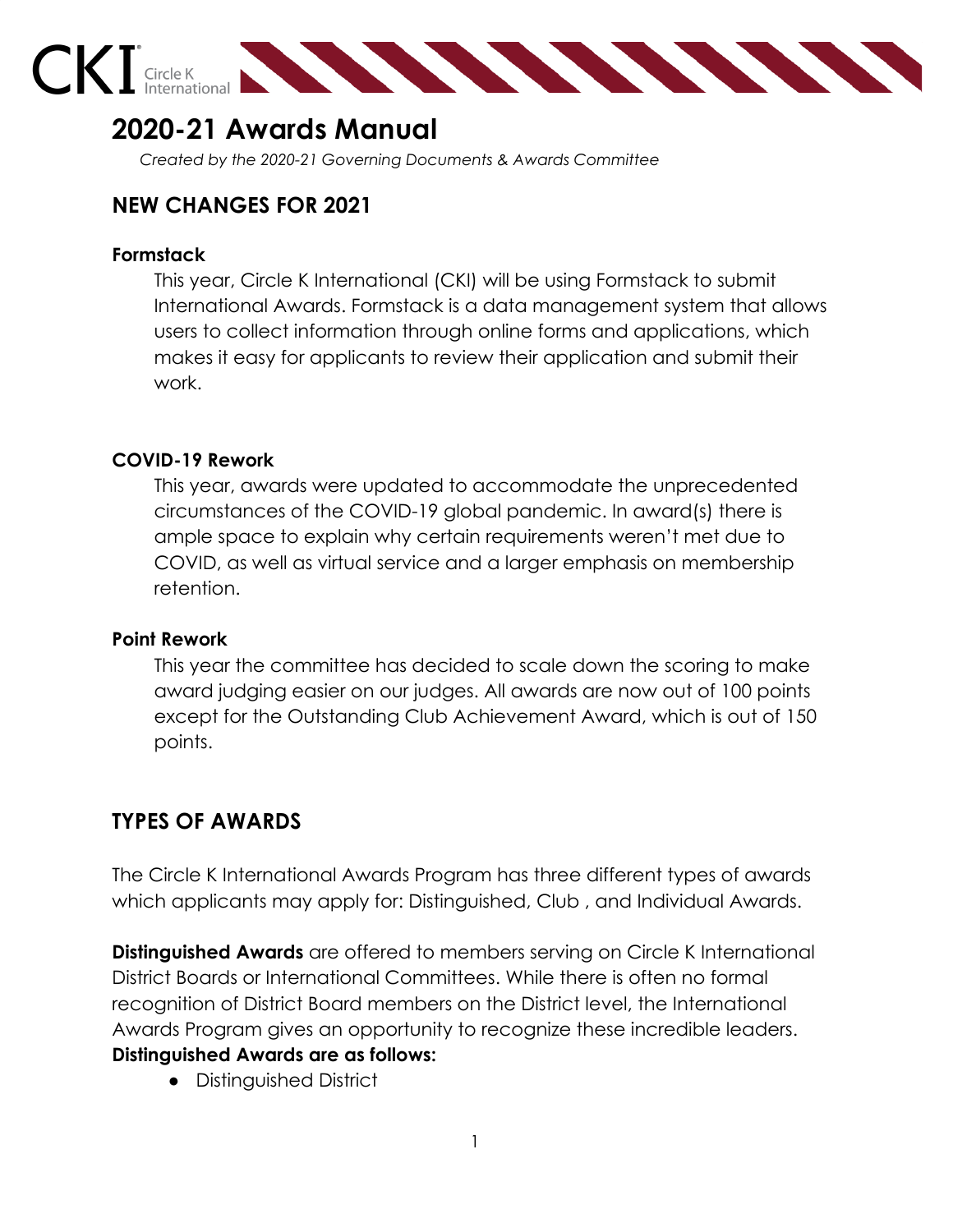# **ANNANNANNAN** Circle K

- Distinguished District Governor
- Distinguished District Administrator
- Distinguished District Secretary-Treasurer
- Distinguished District Secretary
- Distinguished District Treasurer
- Distinguished District Editor
- Distinguished District Chairperson
- Distinguished Lieutenant Governor
- Distinguished Kiwanis Committee Member
- Distinguished International Chairperson

**Club Awards** allow clubs throughout Circle K International to showcase their work and be recognized for their outstanding efforts and projects. Clubs may be able to showcase their accomplishments through service projects, recruitment efforts, fundraising initiatives, or total achievement.

# **Club Awards are as follows:**

- Club Achievement Award
- Club Outstanding Kiwanis Family Relations Award
- Circle K International Promotional Video Award
- Outstanding Single Service Award
- Outstanding Club Recruitment Award
- Charter of the Year

**Individual Awards** offer individuals to be recognized for their exemplary contribution to Circle K International.

# **Individual Awards are as follows:**

- CKI Hall of Fame Award
- New Member of the Year Award
- Returning Member of the Year Award
- Outstanding International Committee Member Award

# **SUBMITTING YOUR APPLICATIONS**

# **STEP 1. Searching for awards**

- Go to [https://www.circlek.org/](https://www.circlek.org/ckix)awards.
- Each award application will have its own link.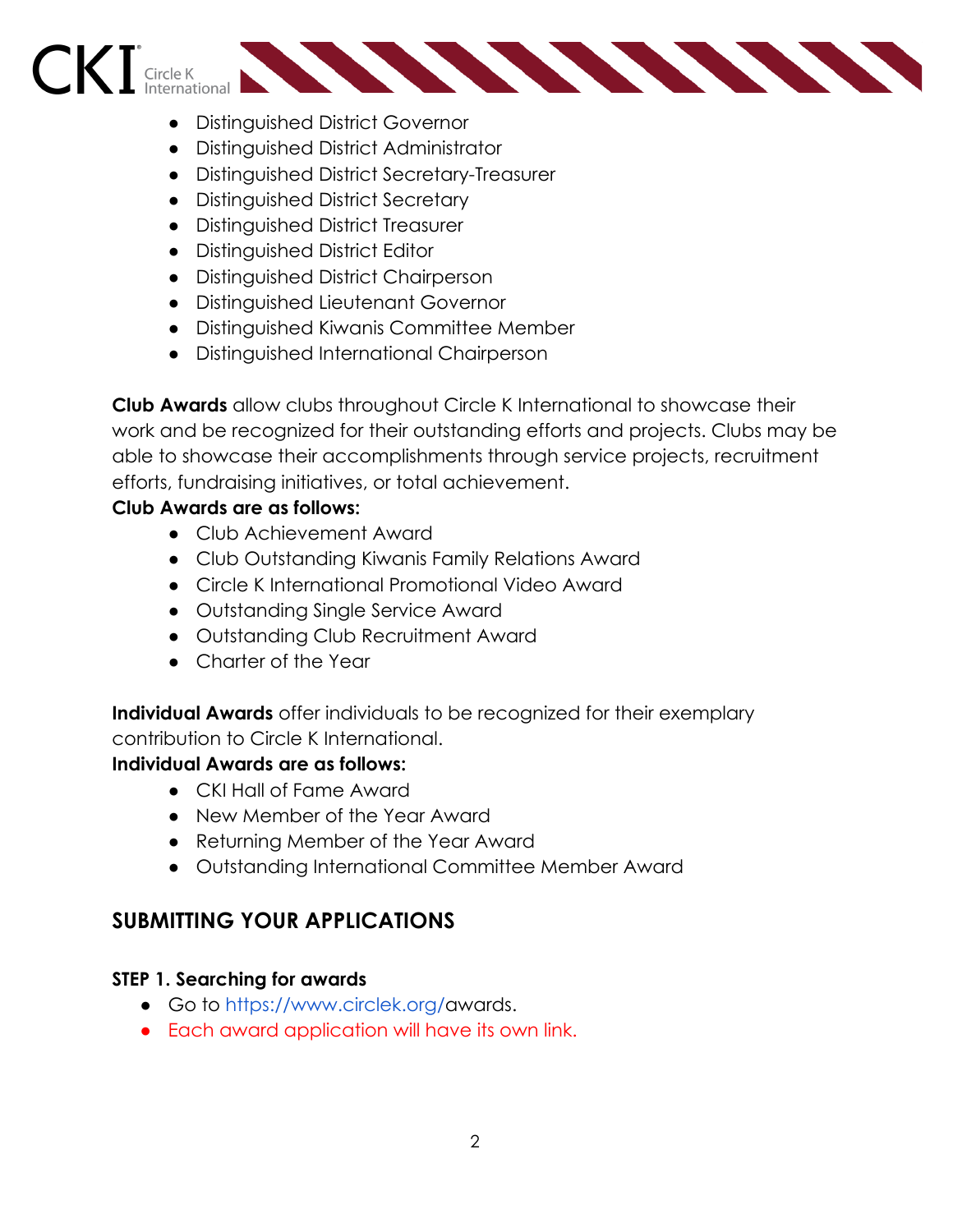# CKI Gircle K New York Strategies and the Charles Contract of the Charles Contract of the Charles Contract of the Charles Contract of the Charles Contract of the Charles Contract of the Charles Contract of the Charles Contr

#### **STEP 2. Filling out the form**

● There are short answer, "yes" or "no," "select all that apply", and file-upload questions. Once you begin, you may save and resume the application at any time prior to the due date. Point totals are listed with each question and category.

# **STEP 3. File Uploads**

- To upload a file for submission, please click the "Choose File" button and select the file that you would like to submit for the award.
- Please combine files when submitting evidence.
	- o This can be done on a Mac computer by:
		- selecting the documents you would like to combine
		- right clicking
		- selecting "Quick Actions,"
		- selecting "Create PDF"
	- o This can also be done with applications such as *Adobe Acrobat*, *Smallpdf* and more.

# **STEP 4. Letters of Rec**

- Some awards require individuals to submit letters of recommendation on your behalf.
- Once you have received these letters, please upload letters of recommendation in the respective file upload section.
- You will need the letters of recommendation uploaded in the application before you are able to submit the award.

# **STEP 5. Submit**

**●** Save your progress and submit!

# **FREQUENTLY ASKED QUESTIONS**

• How should I receive and upload a letter of recommendation?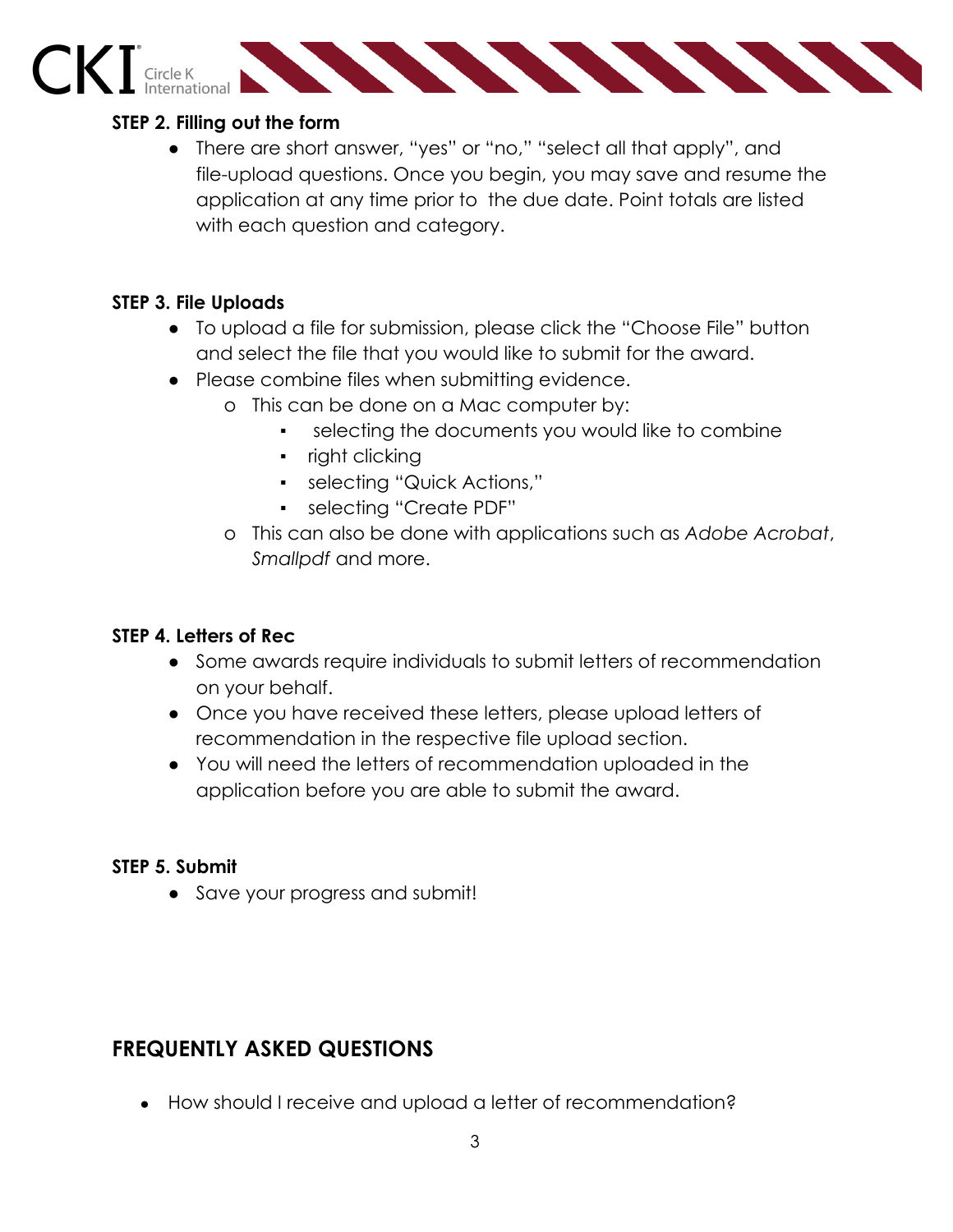

- o Ask your recommenders several weeks prior to the due date if they are able to write you a letter of recommendation, and provide them with the criteria.
- o Criteria for the recommendation letters may be found inside each award.
- o Once you have received their letter, upload it onto the letter of recommendation section in the award application.
- How can I contact Circle K International through Formstack?
	- o Questions can be directed to the Ad-Hoc Governing Documents and Awards Chair, Leah Reiser at leahreiser.cki@gmail.com.
- How do I use the "save and resume later" feature?
	- o On the bottom of each application, there is a "Save and Resume Later" button.
	- o Once you click the button, you will be given a unique link that will contain your answers for **up to 30 days.**
	- o You also have the option for Formstack to email you the unique link.
- How do I know if my award was submitted?
	- o You should be taken to a page which displays the following message:



- What is evidence and how do we submit it?
	- o Evidence is required throughout various award applications. Some application sections may need evidence, including: Communication, Accomplishing Tasks, and Above and Beyond.
	- o Examples of proper evidence include:
		- Emails/Instant Messages/Text Messages (including timestamps)
		- Social Media Posts/Event Pages
		- Monthly Report Forms
		- Attendance Sheets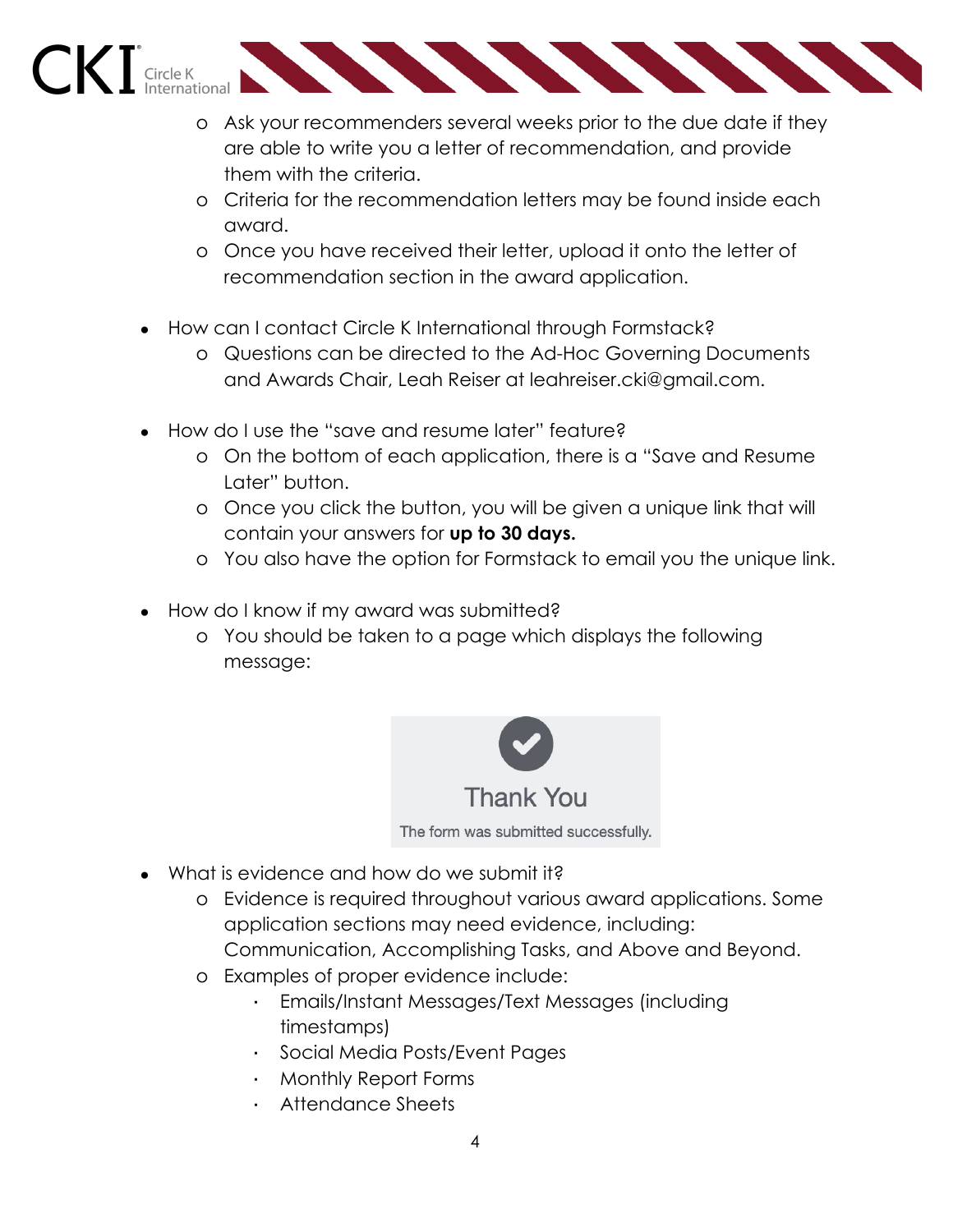

- Event Registration Confirmations
- Meeting Agendas/Minutes
- Copies of Presentations/Documents Presented
- Photos
- Letters of Recommendations
- o Evidence is submitted within the award application using a file upload. Each question has a set limit of files that may be uploaded. This limit will be specified on each question. Accepted file formats are listed below each question.
- o Some Mac users may experience issues with file upload. Please resave your file and ensure it ends with the correct file extension (i.e. ".pdf").